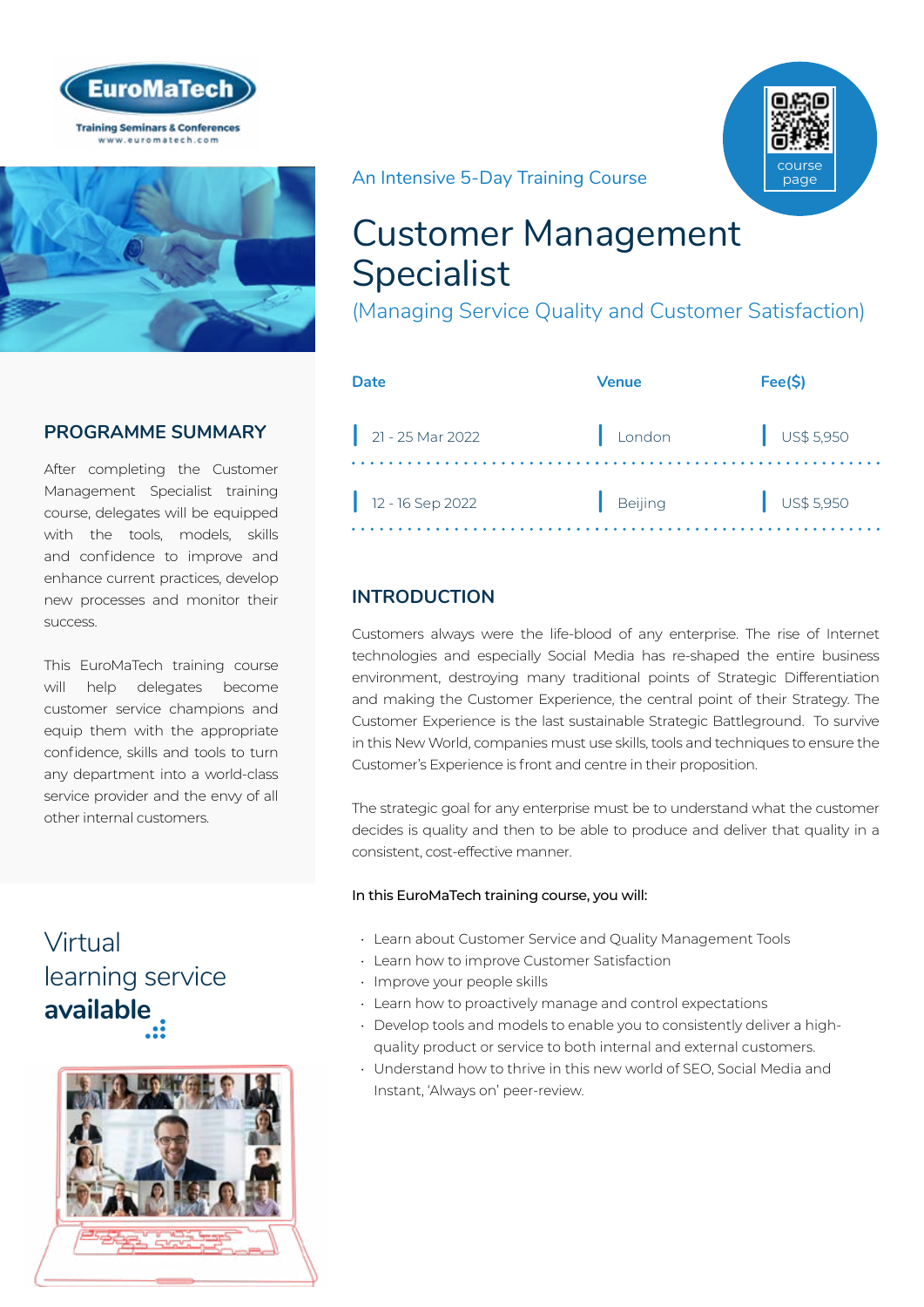#### **TRAINING METHODOLOGY**

The Customer Management Specialist training course will be highly participative and will include a wide range of methods including presentations, discussions, videos, case studies and exercises. We will look at examples of Global Best Practices in the use of Social Media tools and tactics in Customer Relationship Management. Where appropriate, these will include real issues brought to the training course by delegates.

#### **In-house Training**

EuroMaTech is capable of conducting this training programme exclusively for your delegates. Please e-mail us on inhouse@euromatech.ae for further information and/or to receive a comprehensive proposal.



www.euromatech.com

### **WHO SHOULD ATTEND**

- Directors and those responsible for Profitable growth within the Organization.
- All business professionals in customer facing positions or with specific responsibilities for Service Quality and Customer Satisfaction
- Personnel new to the role, as well as more experienced officers seeking to examine and enhance their service quality and customer satisfaction skills
- Marketing professionals looking for a compelling strategic edge in the market
- Team leaders looking to relate to their teams and to higher management.

### **PROGRAMME OBJECTIVES**

- Describe how to use Quality Management tools and methods
- Build strong customer relationships
- Help influence and set customer expectations
- Measure their own degree of customer focus and be able to apply a variety of methods to get closer to the customer
- Implement improved people skills to enhance customer service
- Improve service to internal customers as well as external customers
- Use skills to build effective relationships.
- Develop Strategies and Skills for harnessing Internet and Social Media tools to create and maintain meaningful and sustainable relationships with Customers.





ILM is one of the largest specialist Institutes for leadership & management development. EuroMaTech is a life-time Approved Centre with ILM (ID No. 002398) and have gained ILM Endorsement for a number of training seminars, allowing participants to get ILM Certificate through work-based training sessions.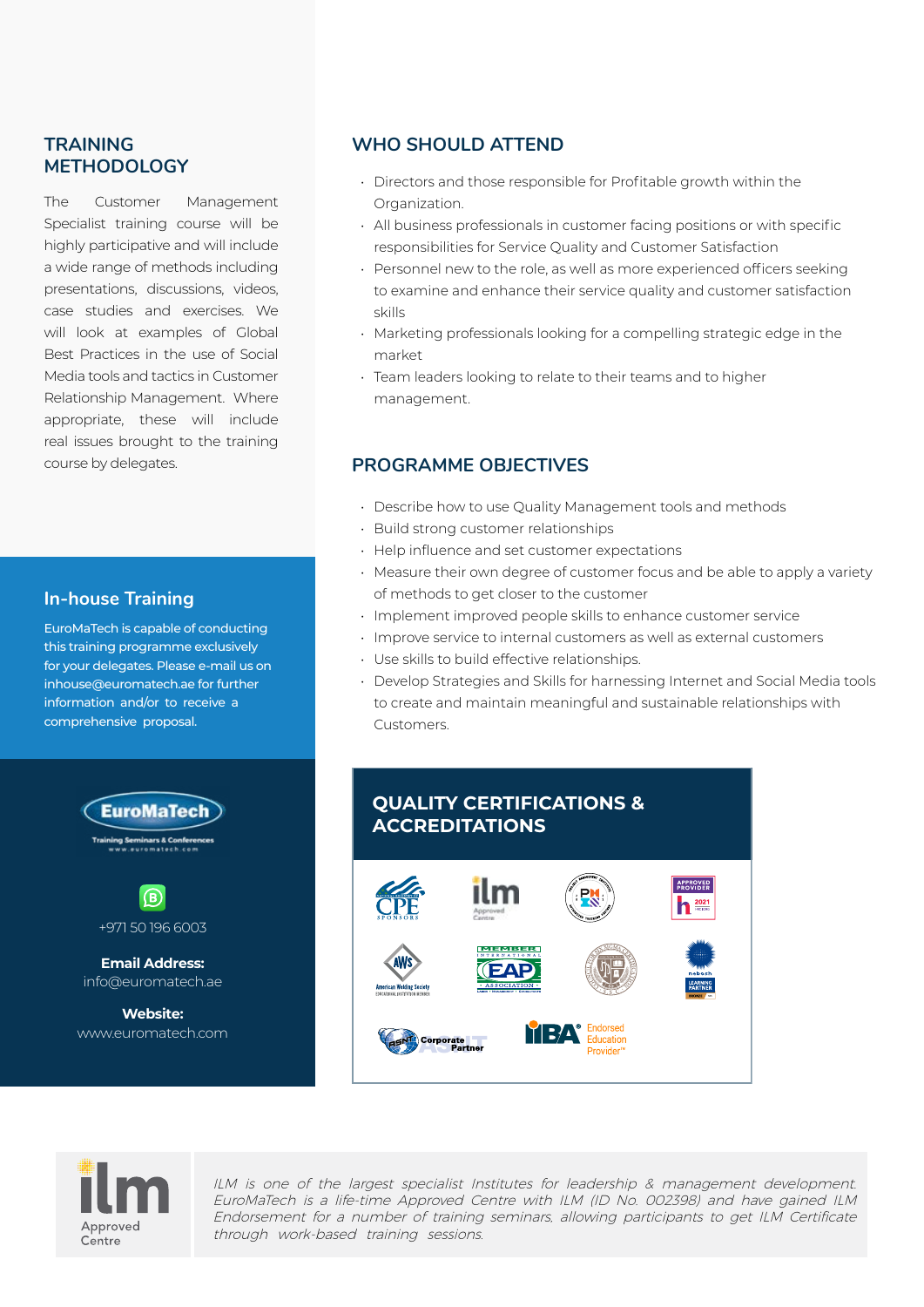# **COURSE OUTLINE**



### **Day 3**

#### Managing Customer Expectations

- Exceeding customer expectations every time
- Determining how to exceed expectations
- It's the little things that matter increased satisfaction at minimal cost
- Asking for feedback on performance
- Ongoing evaluation of effectiveness to ensure satisfaction
- Maximise the value you deliver
- Understanding different customer styles

### **Day 1**

#### Introducing Quality Management and Customer **Services**

- Introduction to Quality Management
- The history of Quality in Business
- Basic Quality Concepts
- What is it that Customers Want
- How can we calculate the total cost of Quality
- Customer satisfaction is a perception and can be managed
- Setting Customer Expectations
- Changing Internal Perceptions
- Getting Closer to Customers, Understanding Value
- Understanding Customer Needs and Expectations
- Commitment Starts at the Top of the Organisation

### **Day 4**

#### People Skills to Deliver Excellent Customer Service

- Back to basics communicating with our customers
- Identify Listening Styles for you and your customer
- Building Rapport
- Influencing skills
- Persuasion techniques
- Dealing with Difficult Customers
- Understanding Customer Behaviours
- Understanding where Anger comes from
- Developing Emotional Intelligence

### **Day 2**

#### Service Quality Tools & **Techniques**

- Five steps to Effective Quality Management
- Beginning with measurement
- Then we need methods of Control
- Continuous Improvement
- Service Quality Tools and **Techniques**
- Tools and approach to be used to include
	- » Integrated Quality Management Systems
	- » ISO
	- » Balanced Scorecard
	- » Six Sigma
	- » Questionnaires
	- » Pareto Analysis
	- » Nominal Group **Technique**
	- » Cause and Effect Analysis

- » Solution Effect Analysis
- » Selection Grid

### **Day 5**

#### Operating Virtually & Making it **Happen**

- Best Practices in using Social Media
- Search Engine Optimization Masterclass
- Using the tools, models and techniques discussed so far in 2 case studies
	- » A Real-Life case study (in small teams)
	- » Your own work situation (in same-company groups or alone)
- Producing a Plan of Action to take back to the office
- How to improve customer satisfaction in 5 quick steps